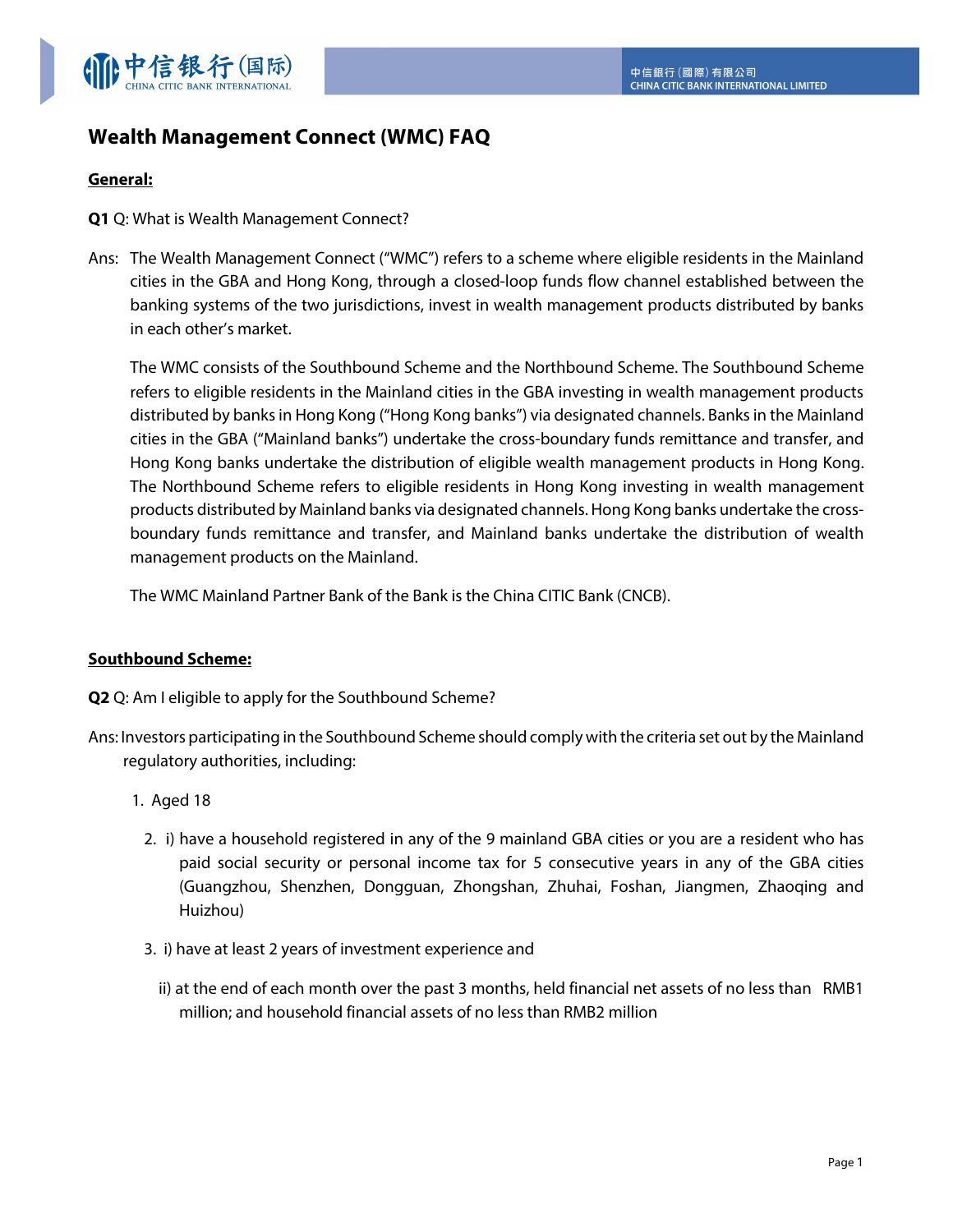Southbound Scheme investors should invest in their personal capacity, but not as joint-name or corporate customers, and not authorize a third party to operate the account. CNCB are responsible for verifying the abovementioned eligibility of the Mainland investors for participating in the Southbound Scheme, the Bank requires the confirmation of the eligibility of investor from CNCB. The Bank should regard an investor eligible as a Southbound Scheme customer only after receiving the confirmation of the investor's eligibility from CNCB and assessing the investor as not being a vulnerable customer ("VC").

## **Q3** Q: How to open the Bank's Southbound Scheme Account?

Ans: You need to open or possess a valid CNCB's Saving Account (Type I) as a dedicated remittance account. You may open the account by attestation or in person.

If you choose to open the account by attestation, you need to visit the designated CNCB's branches in Mainland (Please refer to the CNCB Mobile App or contact CNCB's hotline at +86 10 84518858 for the designated branches) with the account opening document listed below, and fill-in and sign the application form for opening the CNCB account and the Bank's Southbound Scheme Account under the witness of designated staff.

- A valid proof of identity (i) People's Republic of China Resident Identity Card and ii) Exit-Entry Permit for Travelling to and from Hong Kong and Macao or Passport) and
- Residential Address Proof (Letters or statements issued by government authorities or public utilities companies in the last 3 months stating the customer's name and address) and
- A proof of 2 years of investment experience and
- A proof of household financial assets or a proof of financial net assets
- A household registered in any of the 9 mainland GBA cities or you are a resident who has paid social security or personal income tax for 5 consecutive years in any of the GBA cities

If you choose to open the account in person, you need to apply the Southbound Scheme Account via the function of "Wealth Management Connect" in the 「全球簽」小程序 of the CNCB or the designated channel of CNCB. When the eligibility of participating the Southbound Scheme is confirmed, you can bring along the necessary documents and visit the CNCBI branches for account opening at the reserved date (Please click [here](https://www.cncbinternational.com/contact-us/branches/en/index.jsp) to enquire the branch addresses)

- **Q4** Q: It is a prevailing requirement that Mainland residents should possess a valid 3-month visa for opening a Hong Kong account. Are Hong Kong banks required to comply with such requirement when opening a Southbound Scheme dedicated investment account for Mainland residents?
- Ans: The relevant visa requirement is not applicable to opening Southbound Scheme dedicated investment accounts in Hong Kong.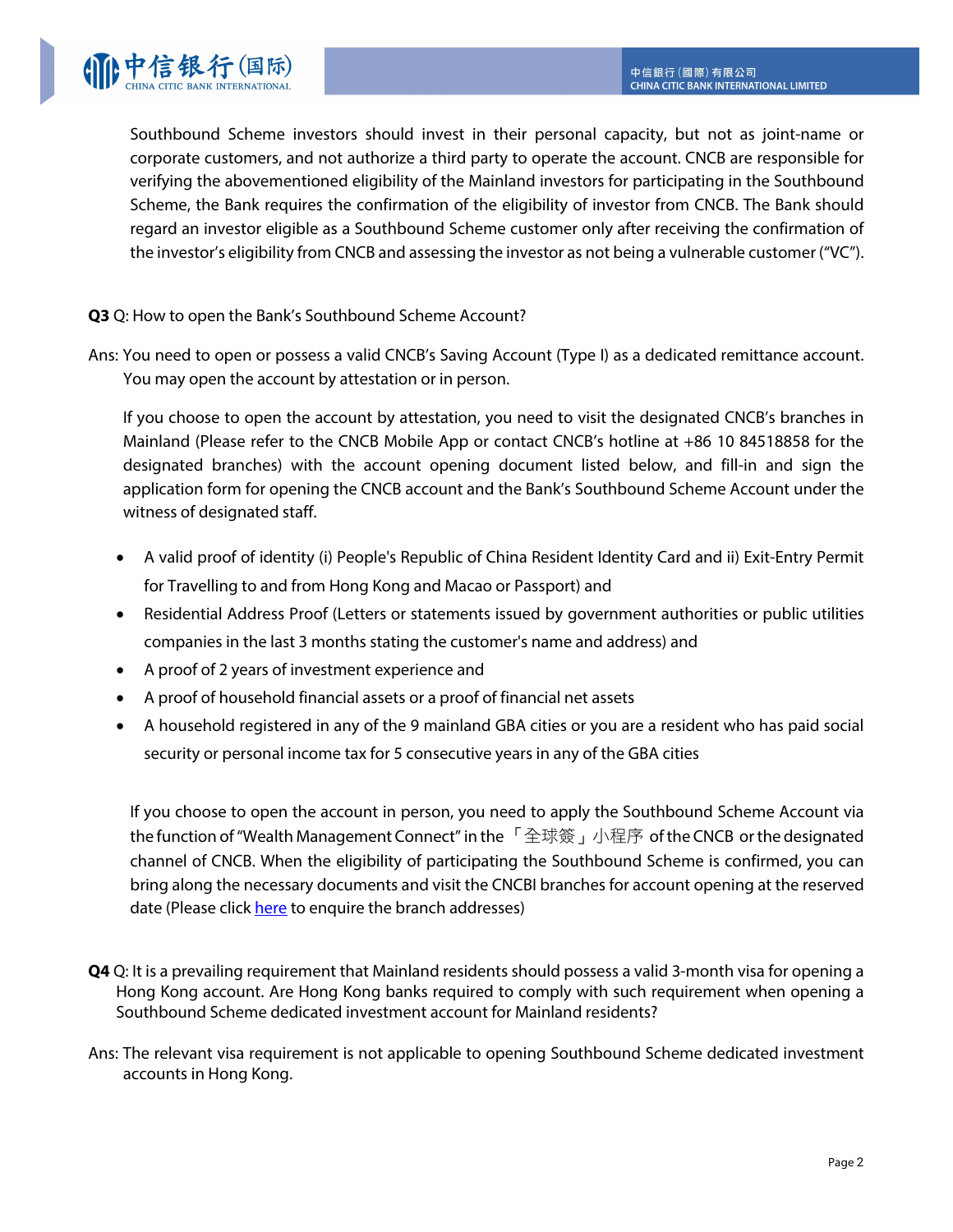

**Q5** Q: What are the eligible wealth management products for the Southbound Scheme account?

Ans: The eligible wealth management products includes investment products and deposits.

The investments products are the funds and bonds which are assessed as "low" risk to "medium" risk and "non-complex"; deposits include Hong Kong Dollars, RMB and other foreign currencies (exclude structured deposits)

## Investment Funds

- Funds domiciled in Hong Kong and authorized by the Securities and Futures Commission ("SFC")
- Wide fund range including bond funds, balanced funds and money market funds
- Achieving asset allocation and risk diversification objective
- Minimum Investment Amount: HK\$20,000

#### Bonds

- Allows you to enjoy a regular or fixed return
- Longer term investment with different maturity to suit your needs
- Extensive choices of global government and corporate bonds
- Minimum Investment Amount: HK\$500,000

#### **Deposits**

- Choice of Hong Kong Dollars, RMB and other foreign currencies (USD, AUD, CAD, EUR, SGD, CHF, GBP, JPY and NZD)
- Flexible deposit tenors and currencies to suit your needs

**Q6** Q: What are the service fees and charges for the Southbound Scheme Account?

Ans: Please refer to the Products Service Fees & Charges for the account related Fees & Charges.

Investment Funds: The transaction fee for different funds (Redemption/Switching Fee) may be different. Please refer to the Investment Products Service Fees & Charges and the offering documents of fund for details.

Bonds: Please refer to the Investment Products Service Fees & Charges and the offering documents of the bond for details.

**Q7** Q: Can I operate the Southbound Scheme Account via the e-Banking Service?

Ans: You may check the account balance, perform fund transfer within the Southbound Scheme Accounts, perform currencies exchange, set up time deposit, invest in designated investment funds, remit to the paired dedicated remittance account and check e-Statement via the "Wealth Management Connect" Services on inMotion.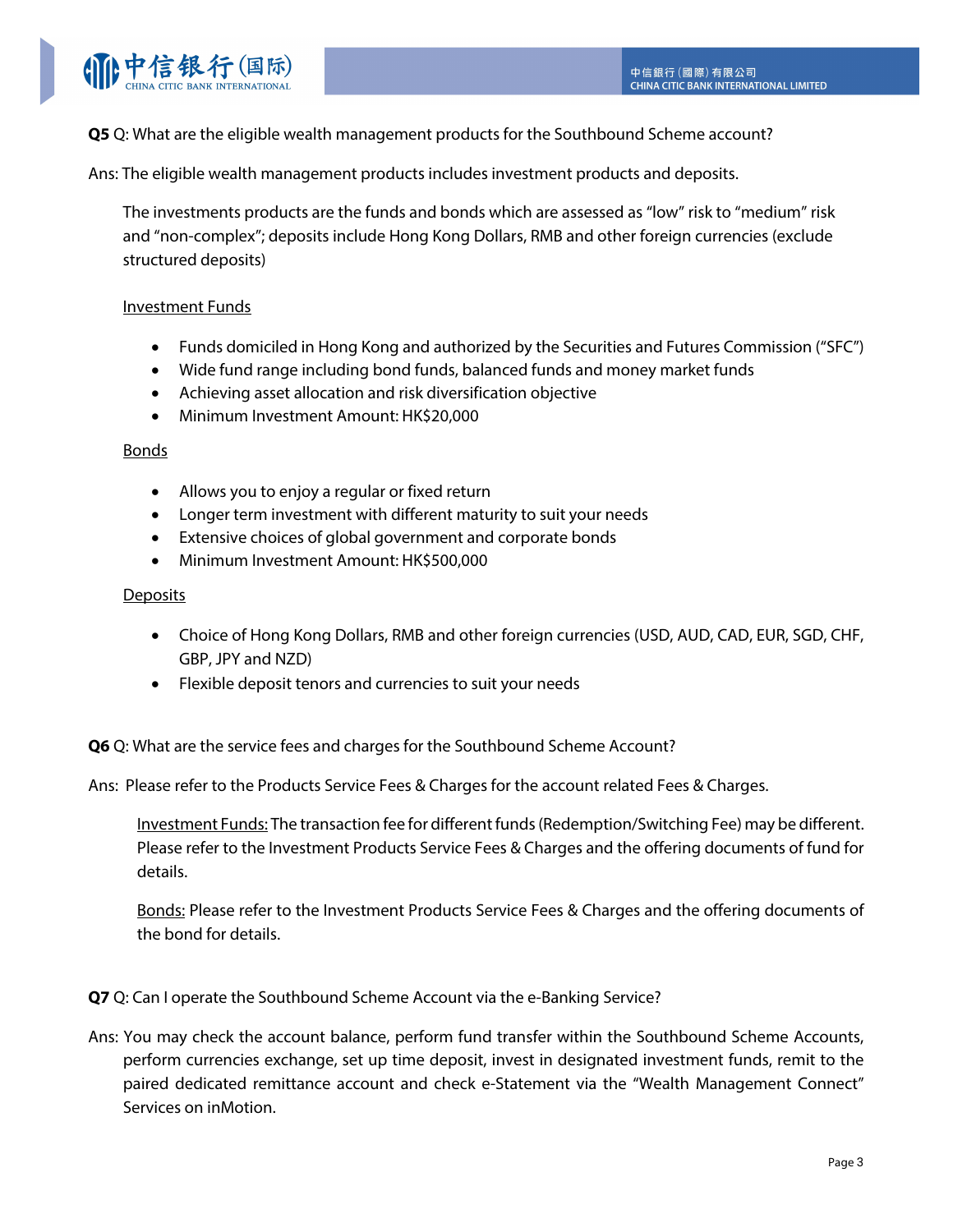

- **Q8** Q: How can I deposit and withdraw funds upon successful opening of the Southbound Scheme Account with the Bank? Is there any daily transaction limit?
- Ans: Upon completion of account opening, your dedicated remittance account in Mainland China should have been automatically paired with your Multi-currencies Statement Savings Account (Southbound WMC) with our Bank. Customer can simply submit your southbound remittance instruction via CNCB's APP. Southbound remittance is subject to the aggregate quota under the Southbound Scheme, the individual investor quota and relevant remittance transaction limit of CNCB. Under normal circumstances, if the remittance is received from the remitter bank by our Bank before cut-off time (HKT 5:15pm) on any business day, remittance funds will be credited to your Multi-currencies Statement Savings Account (Southbound WMC) on the same day. "Business day" means a day other than Saturday, Sunday and public holidays in Hong Kong.

You may withdraw funds by simply submitting northbound remittance instructions via inMotion: 'Wealth Management Connect' > 'Remittance'. Maximum outward remittance amount is subject to the "Remittance for Wealth Management Connect" daily transaction limit. You can adjust your daily transaction limit via i-banking. Remittance instructions submitted before cut-off time (HKT 2:30p.m.) on Monday to Friday (excluding public holidays in Hong Kong and Mainland China) will be processed on the same day. Instructions received after cut-off time will be processed on the next business day of Hong Kong and Mainland China. "Business day" means a day other than Saturday, Sunday and public holidays in both Hong Kong and Mainland China. Under normal circumstances, funds remitted will be credited to your dedicated remittance account in Mainland China on the same day or the next business day in both Hong Kong and Mainland China, depending on the handling of the beneficiary bank.

**Q9** Q: Is there any quota limit on Southbound Scheme?

Ans: Yes. The individual investor quota for each investor under the Southbound Scheme is RMB 1 million. Individual investor quota is calculated on a net basis. The net cumulative remittance from the paired CNCB Saving Account (Type I) to the Multi-currencies Statement Savings Account under the Southbound Scheme by each investor should not, at any time, exceed the individual investor quota. Once the net cumulative remittance to the Multi-currencies Statement Savings Account exceeds the upper limit of the individual investor quota, the Bank will refuse to accept such funds.

Besides the individual investor quota, remittances from the Mainland under the Southbound Scheme is subject to an aggregate quota. The aggregate quota is calculated on a net basis. The cumulative net remittance from the Mainland under the Southbound Scheme should not, at any time, exceed the aggregate quota. When the usage of the aggregate quota under the Southbound Scheme reaches its upper limit, Hong Kong banks cannot accept inward remittance from the Mainland and can only proceed with outward remittances back to the Mainland under the Southbound Scheme. The aggregate quota is RMB 150 billion, subject to the latest announcement by the Hong Kong Monetary Authority and the People's Bank of China.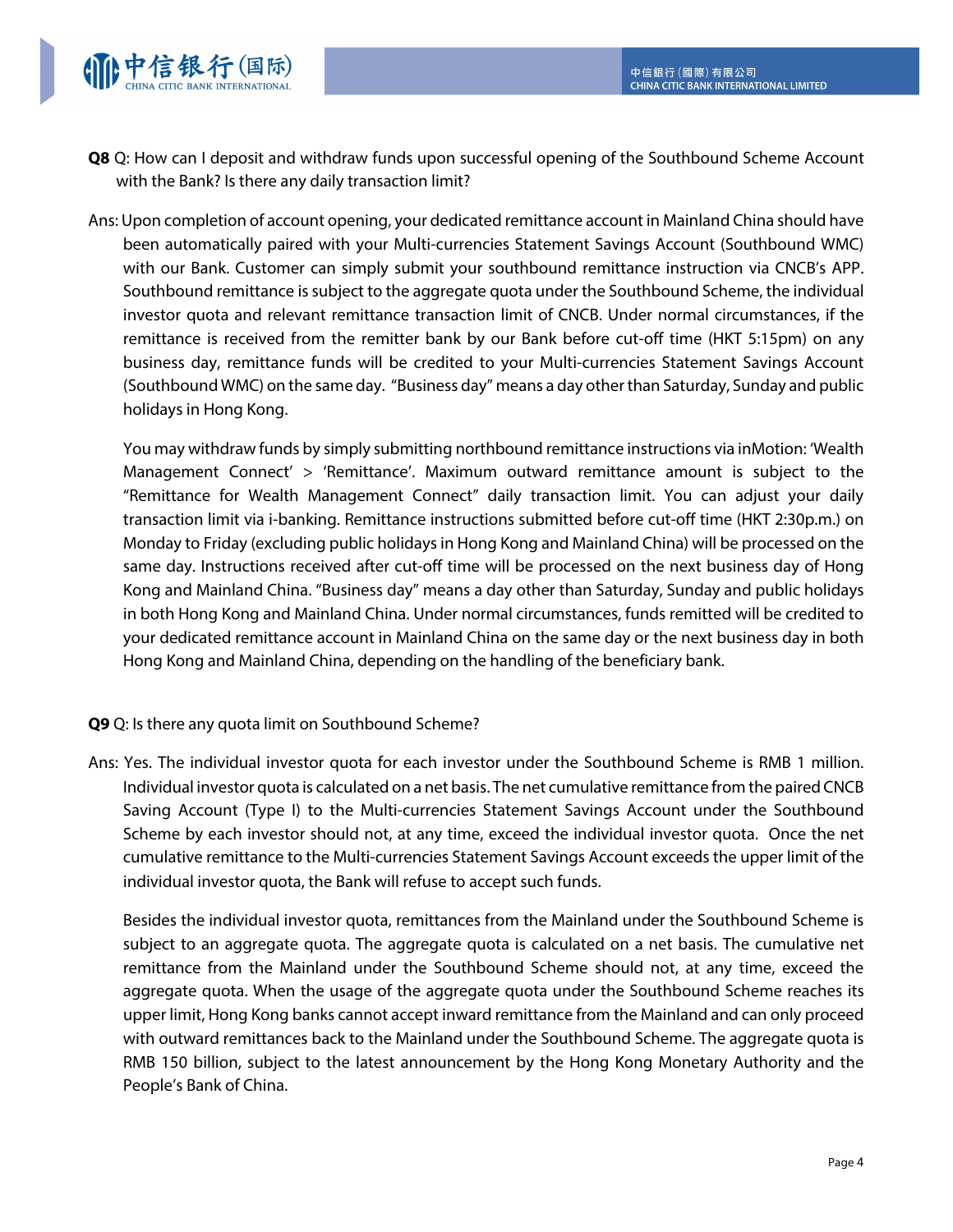

## **Q10** Q: When is the remaining individual investor quota updated?

Ans: The remaining individual investor is updated only when the Bank has successfully processed your outward or inward remittance instructions.

- **Q11** Q: Can the Bank's Southbound Scheme customers open a Southbound Scheme Account with another Hong Kong bank?
- Ans: No. Each eligible investor should, at all times, open only one Southbound Scheme Account (dedicated investment account) and one dedicated remittance account (Mainland).
- **Q12** Q: How to close the Southbound Scheme Account?
- Ans: If you need to close the Southbound Scheme Account, the wealth management product in the account shall be redeemed first, and remit all the fund back to the dedicated remittance account in Mainland. The Bank shall ensure there is no wealth management products or funds in the Southbound Scheme Account, before performing the Southbound Scheme Account closure. Customer may call our hotline or visit our branches for the Southbound Scheme Account closure. You are also reminded that before you close the dedicated remittance account in the Mainland, you should close the Southbound Scheme Account with the Bank first.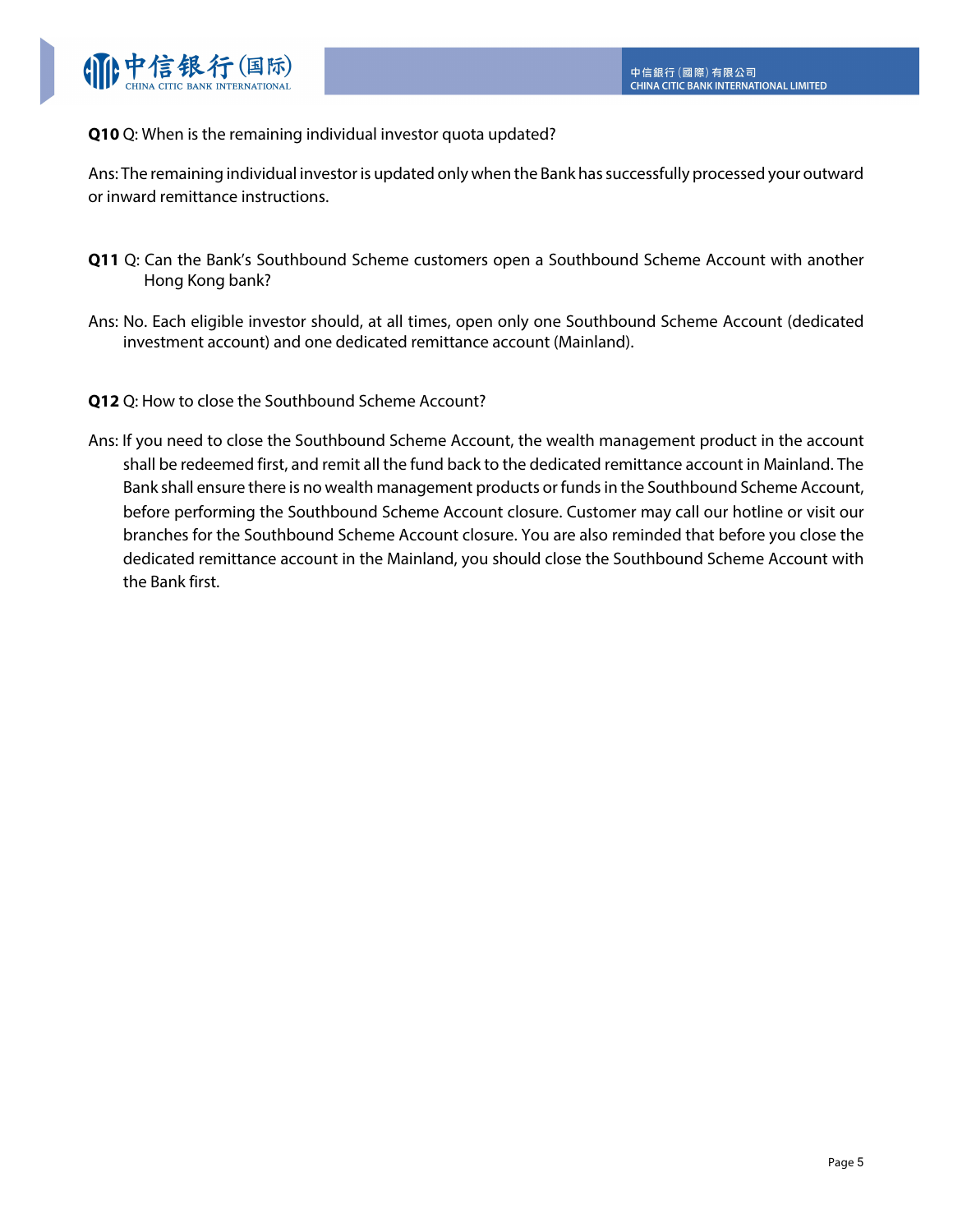

## **Northbound Scheme:**

**Q13** Q: Am I eligible to apply for the Northbound Scheme?

Ans: All Hong Kong residents who hold a Hong Kong identity card, including permanent and nonpermanent residents, who are assessed by the Bank as not being a Vulnerable Customer can participate in the Northbound Scheme. Northbound Scheme investors should invest in their personal capacity, but not as joint-name or corporate customers, and not authorize a third party to operate the account.

- **Q14** Q: How to open the Bank's Northbound dedicated remittance account?
- Ans: The customer should possess the Bank's saving account and visits our branch in person. After the customer's eligibility on the Northbound Scheme has been verified, the Bank may open a new Multicurrencies Statement Savings Account- RMB (Northbound WMC) (regardless of whether such investor already has accounts with the Bank). The Bank will confirm with CNCB that it has verified the eligibility of the investor concerned for the Northbound Scheme as well as confirmed the particulars of the investor, such as his/her dedicated remittance account number (The Multi-currencies Statement Savings Account-RMB (Northbound WMC)). Each eligible investor under the Northbound Scheme should apply to open a dedicated investment account under the Northbound Scheme with the CNCB. The customer needs to travel to the Mainland to complete the account opening procedures, please refer to the CNCB Mobile App or contact CNCB's hotline at +86 10 84518858 for details. Please note that the bank is not the representative or agent of CNCB in Hong Kong.

If the customer already possesses a valid bank account of CNCB in GBA, the customer can designate the existing account via CNCB Mobile App as the dedicated investment account under Northbound Scheme.

**Q15** Q: What are the eligible wealth management products for the Northbound Scheme account?

Ans: 1. Public fixed income wealth management products and equity wealth management products being assessed with risk rating of "R1" to "R3" (excluding wealth management products for the purpose of cash management)

2. Public securities investment funds being assessed with risk rating of "R1" to "R3"

Please refer to the CNCB Mobile App or contact CNCB's hotline at +86 10 84518858 for details.

**Q16** Q: What are the service fees and charges for the Northbound Scheme Account?

Ans: For fees and charges regarding the Multi-currencies Statement Savings Account- RMB (Northbound WMC), please refer to the Products Service Fees & Charges for the account related Fees & Charges.

For the bank account and the dedicated investment account of CNCB in GBA, please refer to the CNCB Mobile App or contact CNCB's hotline at +86 10 84518858 for details.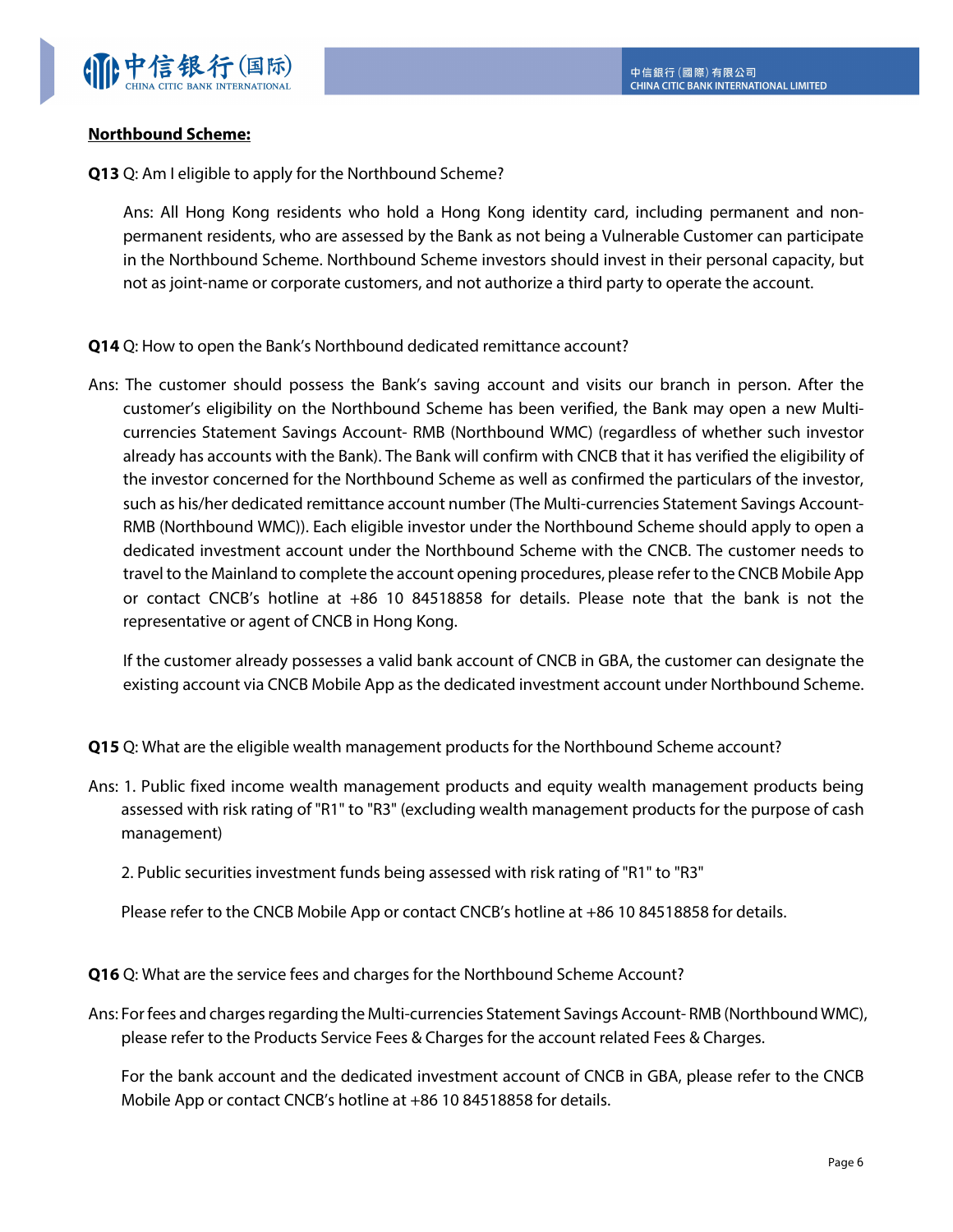## **Q17** Q: Is there any quota limit on Northbound Scheme?

Ans: Yes. The individual investor quota for each investor under the Northbound Scheme is RMB 1 million. Individual investor quota is calculated on a net basis. The net cumulative remittance from Multi-currencies Statement Savings Account- RMB (Northbound WMC) to the dedicated investment account under the Northbound Scheme by each investor should not, at any time, exceed the individual investor quota. Once the net cumulative remittance from the Multi-currencies Statement Savings Account- RMB (Northbound WMC) to the dedicated investment account exceeds the upper limit of the individual investor quota, the Bank will refuse to remit such funds.

Besides the individual investor quota, remittance to the Mainland under the Northbound Scheme is subject to an aggregate quota. The aggregate quota is calculated on a net basis. The cumulative net remittance to the Mainland through the Northbound Scheme should not, at any time, exceed the aggregate quota. When the usage of the aggregate quota under the Northbound Scheme reaches its upper limit, Hong Kong banks cannot proceed with outward remittance from Hong Kong to the Mainland and can only accept inward remittance back to Hong Kong under the Northbound Scheme. The aggregate quota is RMB 150 billion, subject to the latest announcement by the Hong Kong Monetary Authority and the People's Bank of China.

- **Q18** Q: How can I deposit and withdraw funds upon successful opening of the Northbound Scheme Account with the Bank? Is there any daily transaction limit?
- Ans: Upon completion of account opening, you may deposit RMB to your Multi-currencies Statement Savings Account – RMB (Northbound WMC). This Northbound Scheme RMB Account should have been paired with the dedicated investment account in Mainland China (it will usually take two working days for the pairing after the dedicated investment account successfully opened). Customer can simply submit northbound remittance instruction via inMotion: 'Wealth Management Connect' > "Remittance'. Northbound remittance is subject to the aggregate quota under the Northbound Scheme, the individual investor quota and the "Remittance for Wealth Management Connect" daily transaction limit. You can adjust your daily transaction limit via i-banking. Remittance instructions submitted before cut-off time (HKT 2:30p.m.) on Monday to Friday (excluding public holidays in Hong Kong and Mainland China) will be processed on the same day. Instructions received after cut-off time will be processed on the next business day of Hong Kong and Mainland China. "Business day" means a day other than Saturday, Sunday and public holidays in both Hong Kong and Mainland China. Under normal circumstances, funds remitted will be credited to your dedicated investment account in Mainland China on the same day or the next business day in both Hong Kong and Mainland China, depending on the handling of the beneficiary bank.

If you would like to transfer funds from the dedicated WMC account in Mainland China to your Multicurrencies Statement Savings Account – RMB (Northbound WMC) with our Bank, you may simply submit southbound remittance instruction via CNCB's App. For details, please refer to CNCB's website. Under normal circumstances, if the remittance is received from the remitter bank by CNCBI before cut-off time (HKT 5:15pm) on any business day, remittance funds will be credited to your Multi-currencies Statement Savings Account – RMB (Northbound WMC) on the same day. "Business day" means a day other than Saturday, Sunday and public holidays in Hong Kong.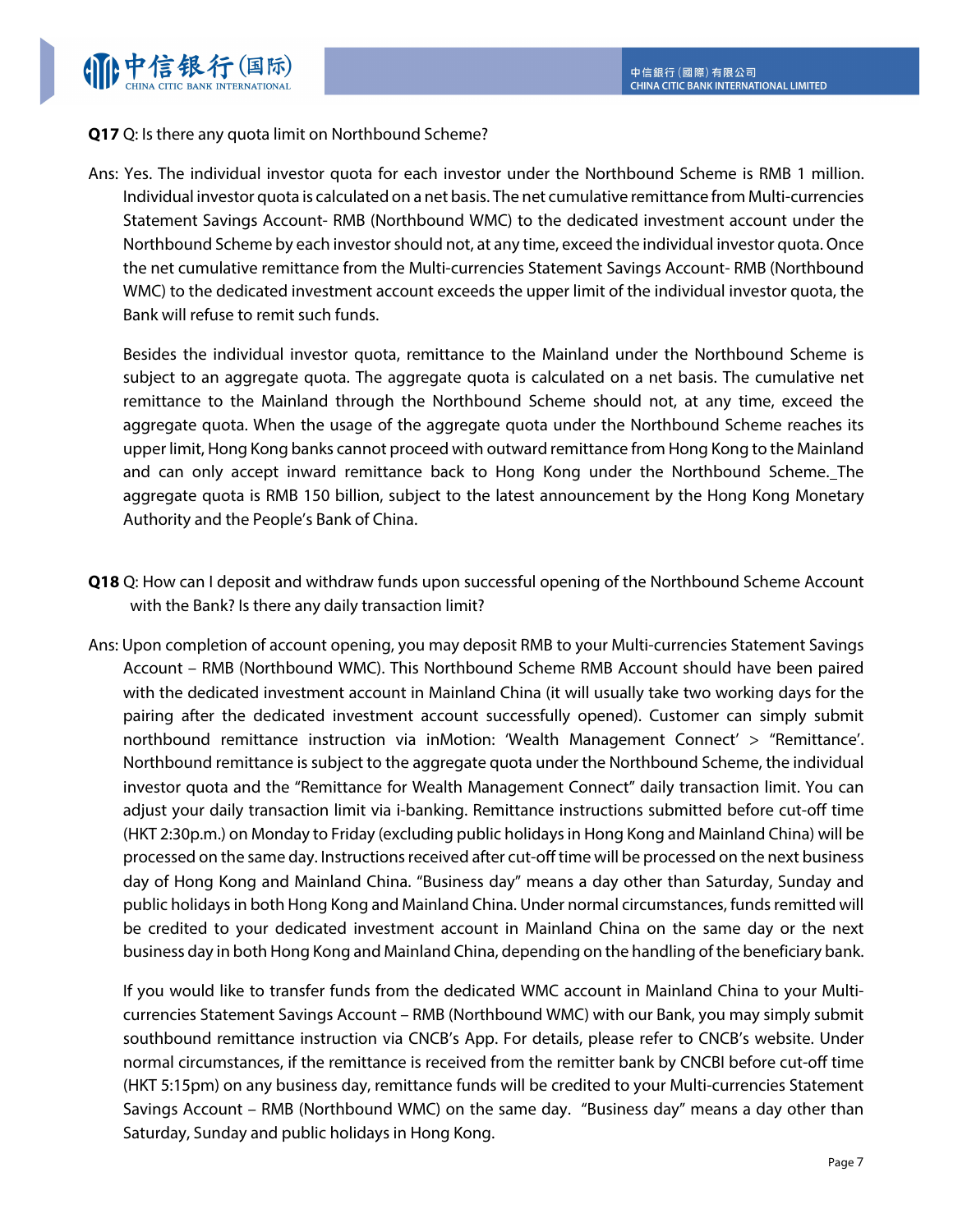

**Q19** Q: When is the remaining individual investor quota updated?

Ans: The remaining individual investor is updated only when the Bank has successfully processed your outward or inward remittance instructions.

- **Q20** Q: Can the Bank's Northbound Scheme customers open a dedicated remittance account with another Hong Kong bank /dedicated investment account (Mainland)?
- Ans: No. Each eligible investor should, at all times, open only one dedicated remittance account and one dedicated investment account (Mainland).
- **Q21** Q: How to close the Northbound Scheme dedicated remittance account?
- Ans: You need to redeem the wealth management product in the dedicated investment account first, and remit all the fund back to the dedicated remittance account in our Bank, then raise the request to CNCB for the dedicated investment account (Mainland) closure. After closing the dedicated investment account (Mainland), you may visit the CNCBI branches to raise the request of cancelling the dedicated remittance account (Customer cannot close the dedicated remittance account before closing the dedicated investment account in the Mainland).